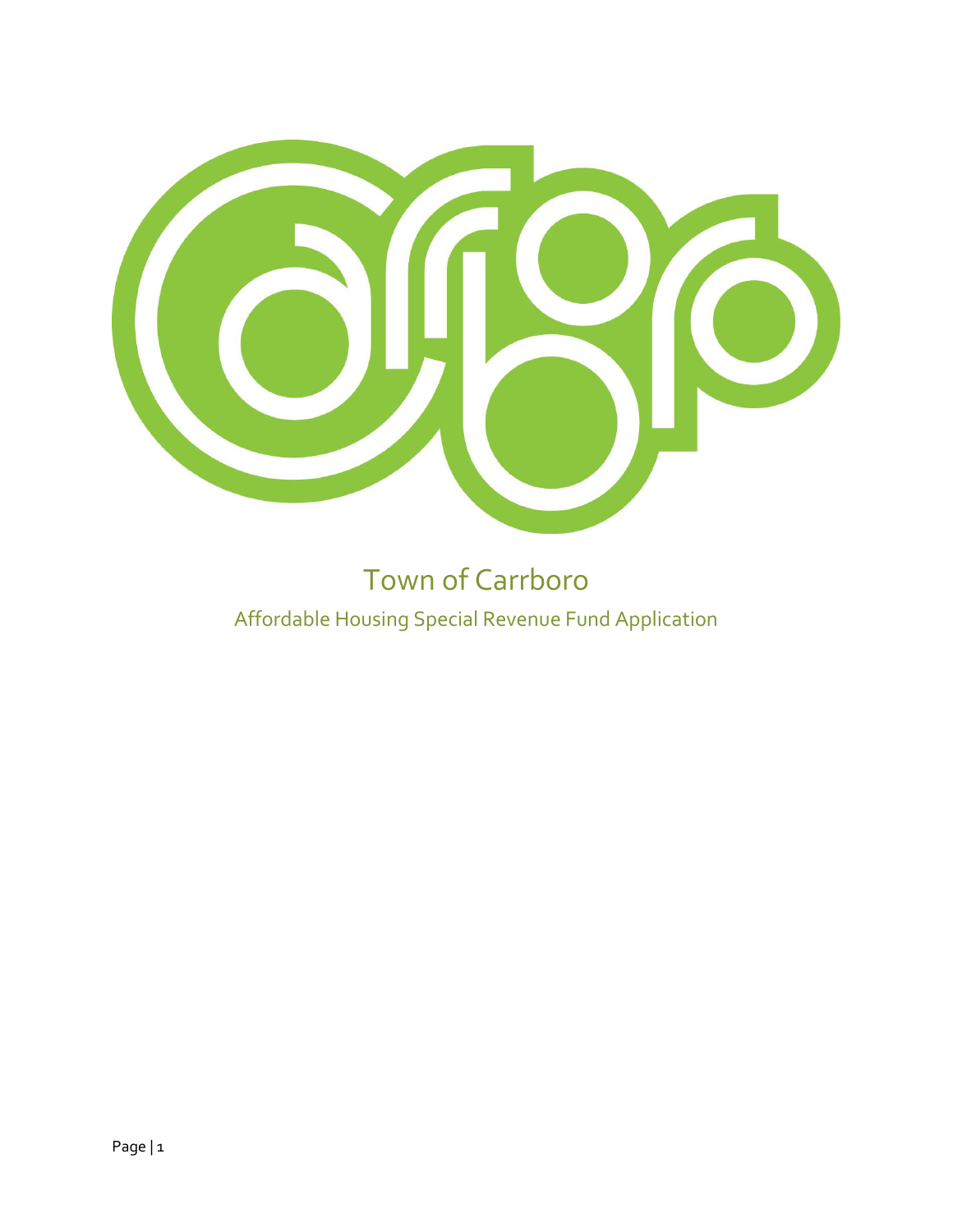# **OVERVIEW**

The Town of Carrboro established an Affordable Housing Special Revenue Fund in 2007. The goal of the Affordable Housing Special Revenue Fund is to advance the Town's goal of increasing and improving the stock of affordable housing within Carrboro and its planning jurisdiction.

 Goals and Strategies document. From this work, an Affordable Housing Advisory Commission The Affordable Housing Task Force was established in 2012 for the purpose of creating recommendations for an affordable housing strategy. In June of 2014, this goal was accomplished when the then Board of Aldermen approved the Town's Affordable Housing (AHAC) was formed in 2017. This Commission's responsibilities related to the fund include:

- Reviewing and making recommendations to the Town Council for new or revised policies regarding the operation of the Affordable Housing Fund;
- Reviewing and making recommendations to the Town Council on affordable housing funding applications.

With this in mind, requests for funding (as explained below) will be reviewed by the AHAC who will then make a recommendation to the Town Council regarding the request.

# **FUNDING**

Source of Funds. The Affordable Housing Special Revenue Fund may be funded by payments made by developers in lieu of providing affordable housing units under the applicable provisions of the Land Use Ordinance. Other revenue sources for the fund may include grants, donations, loans, interest payments, or other contributions or assignments.

 fund. As the Affordable Housing Special Revenue Fund develops over time, it is anticipated The principal and interest earned on funds received from developers, grants, donations, loans, interest payments, or other revenues that may become available also accrue to this that funding will be available for time-sensitive acquisition requests that arise outside the established funding cycles.

Since June 2018, the Town Council has passed two half cent property tax increases, creating a dedicated revenue source for affordable housing. For Fiscal Year 21-22 the Council has approved an amount equal to 1.5¢, which is an allocation of \$337,500.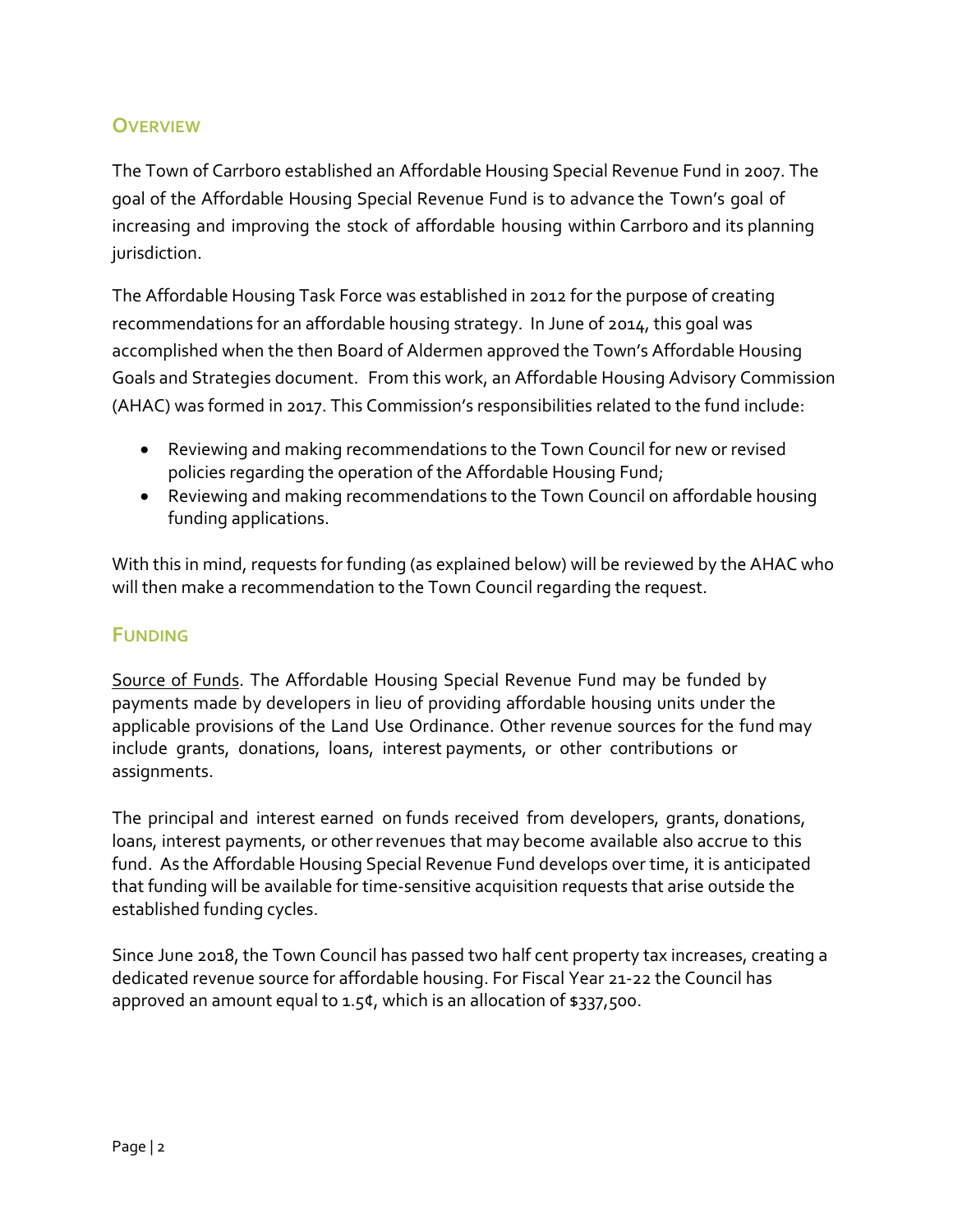# **APPROVAL**

In 2018 the Town Council voted to allow the Town Manager to approve or deny funding applications for no more than \$5,000 or 15% of the existing fund, whichever is lower. These applications do not have to provide performance measures and can apply outside of the funding cycles.

Any requests over this threshold that are not appropriated by the Town Council during the budget cycle or by resolution will complete the following application. The application will be reviewed by the AHAC and their recommendation to approve or deny funding will go to the Town Council.

# **ELIGIBILITY**

Nonprofits and nonprofits applying on behalf of individuals may request funds to be used to address projects that meet the Town's affordable housing goals. Please see our website for a list of local housing providers: <http://www.townofcarrboro.org/982/Affordable-Housing>

In order to qualify for participation in the Affordable Housing Special Revenue Fund process, the following criteria must be met by the beneficiaries (individuals), if applicable, and substantiated by the applicant (nonprofit organizations):

**a**. Beneficiaries must be a resident of Carrboro or the Carrboro planning jurisdiction, or purchasing a home in Carrboro or the Carrboro planning jurisdiction;

**b**. Beneficiaries must have a gross household income of 115% the Area Median Income or less, with priority given to households at 80% of AMI and below for homeowners, and 60% of AMI and below for renters, unless otherwise described (Please see Attachment A for current income limits.);

**c.** Beneficiaries must be unable to obtain a loan, either subsidized or unsubsidized, on comparable terms and conditions;

**d**. Beneficiaries or applicants must be the owner of the property in fee simple or leasehold estate and have paid or have appropriate arrangements with the county tax assessor to pay the tax bill, if the property is to be rehabilitated, or have clear title if the property is to be purchased or constructed;

**e**. Beneficiaries must be residing in the property to be rehabilitated, or if purchased or constructed, occupy the property when the acquisition is completed. The building or affordable unit that is subject to program funding must have an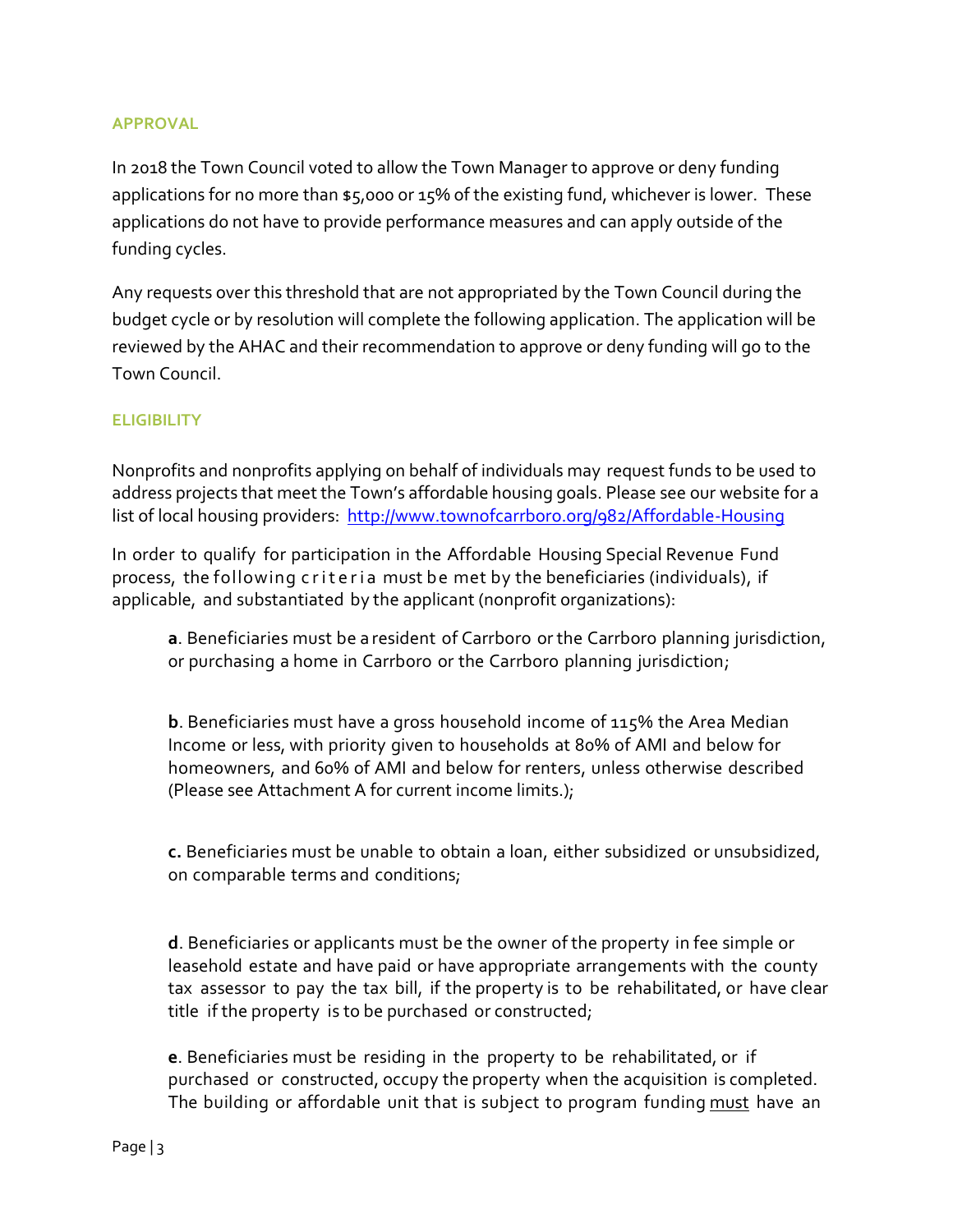anticipated life of at least 20 years after rehabilitation, or 30 years, if constructed or acquired;

**f**. Beneficiaries must also have an intact homeowner's insurance policy, if applicable.

# **PROJECT REPORTING AND MONITORING**

Recipients of funds for development are required to submit written progress reports to the Town by the end of the fiscal year (June 30) to monitor progress and performance, financial and administrative management, and compliance with the terms of the performance agreements. Reporting information may include: progress toward achieving performance goals, description of activities/challenges, and revisions of proposed project timelines/budgets. Please submit annual reports electronically by June 30 to: amvanaman@townofcarrboro.org

Recipients of funds for home repairs/rehab are to submit details of work completed when submitting invoices for reimbursement of funds.

# **PERMITTED USES OF FUNDING**

# **Development & Acquisition**

Loans: 1. To quarantee the payment of loans or subsidize the interest rate on loans made by financial institutions to beneficiaries for the purpose of acquiring affordable housing.

2. To provide direct deferred payment loans to beneficiaries to supplement loans made by financial institutions for the purpose of acquiring affordable housing.

Land Banking: To assist in the purchase of land for conveyance to nonprofit affordable housing agencies.

Construction: To pay some or all of the expenses associated with the construction of affordable housing.

Acquisition: To acquire developed properties suitable for resale to individuals or families.

Pre-development Costs: To pay some or all of the pre-development costs (such as feasibility studies, appraisals, land options and preparation of an application) for projects to be developed for the purpose of providing rental or owner-occupied affordable housing.

Land Trust: To provide grants to organizations for land trust projects that guarantee long- term affordability of a property through a 99-year renewable ground leases or for maintenance of land trust housing stock.

Subsidy: To provide permanent subsidies to reduce the sale price of new or existing housing units so as to make them more affordable.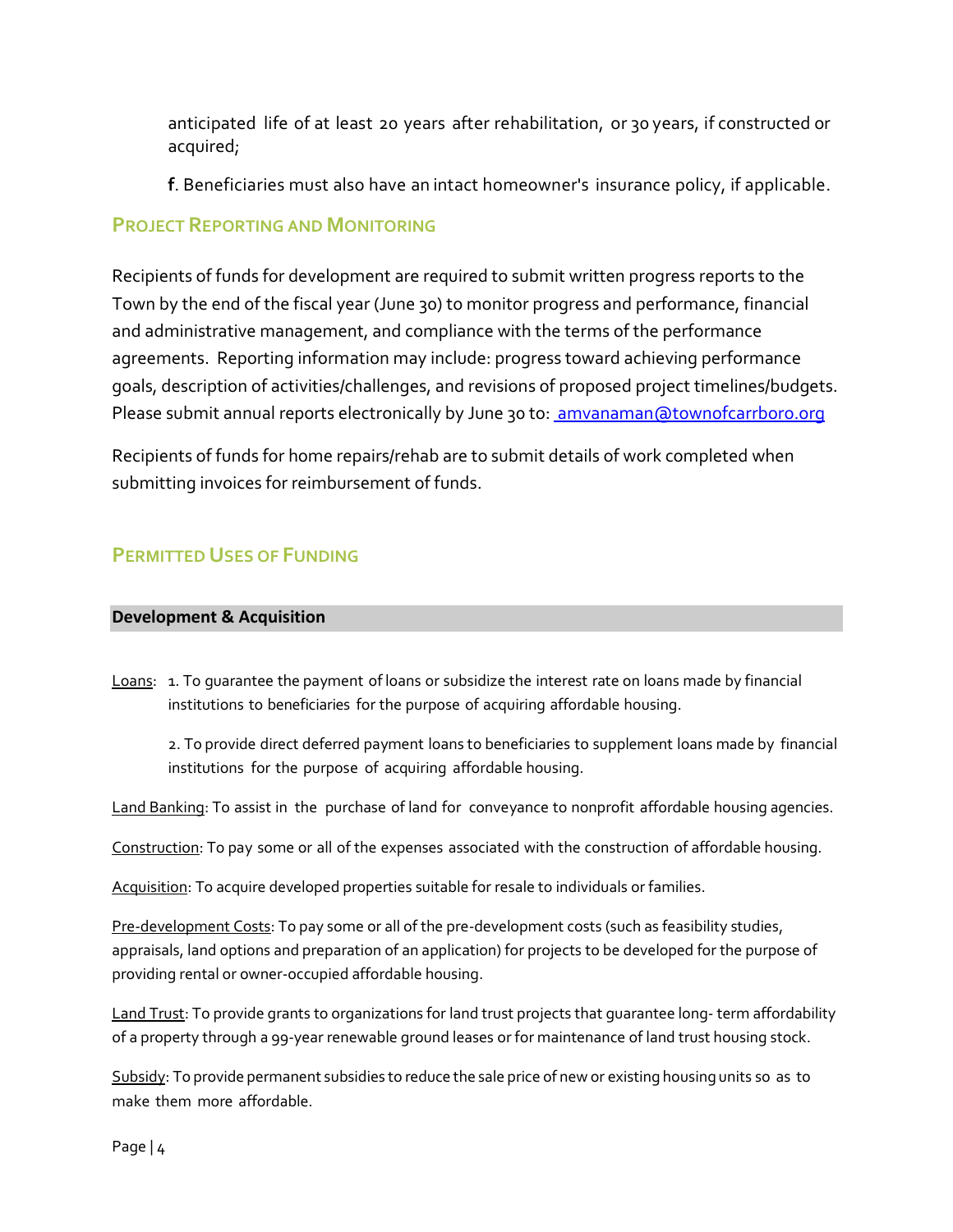### **Repair, Rehabilitation, Weatherization & Preservation**

- To provide for emergency home repairs of properties in the affordable housing stock. \*
- •To provide for the weatherization of properties in the affordable housing stock. \*

• To provide for the maintenance of properties in the affordable housing stock that are falling into disrepair. \*

• To guarantee the payment of loans or subsidize the interest rate on loans made by financial institutions to beneficiaries for the purpose of rehabilitating affordable housing.

• To provide grants or loans to nonprofits to avoid losing homes in the permanent affordable housing stock as a result of foreclosure.

## **Housing Stabilization**

Town of Carrboro Housing Stabilization Assistance funds are administered by Orange County through the [Emergency Housing Assistance](http://orangecountync.gov/2359/Emergency-Housing-Assistance) program.

• To provide rental and/or utility deposit grants for Housing Choice Voucher, Permanent Supportive Housing (PSH), Rapid Re-housing, HUD-VASH and Housing Opportunities for Persons w/ AIDS (HOPWA) recipients relocating to rental units in Carrboro as a result of their current rental units no longer accepting a housing subsidy listed above. \*

• To provide rental and/or utility deposit grants for those who have been assessed by the Coordinated Entry process as it relates to homelessness and have identified safe, decent, and affordable housing. \*

• Assistance may be used for payment of security deposits, utility connections/arears, mortgage assistance and/or rental payments given extenuating circumstances. \*

\*Starred items requesting no more than \$5,000 or 15% of the existing fund, whichever is lower, do not have to provide performance measures and can apply outside of the funding cycles.

# **FUNDING PRIORITIES**

The fund is dedicated to the development and preservation of affordable housing. Priority goals include **increasing the supply of affordable housing units, increasing the quality of housing stock while maintaining affordability, and helping people stay in the homes they have (both owners and renters).** 

Priority project areas include:

Rental projects that serve households with incomes 60% and below the Area Median Income (AMI), with greater priority to those serving households with extremely low incomes.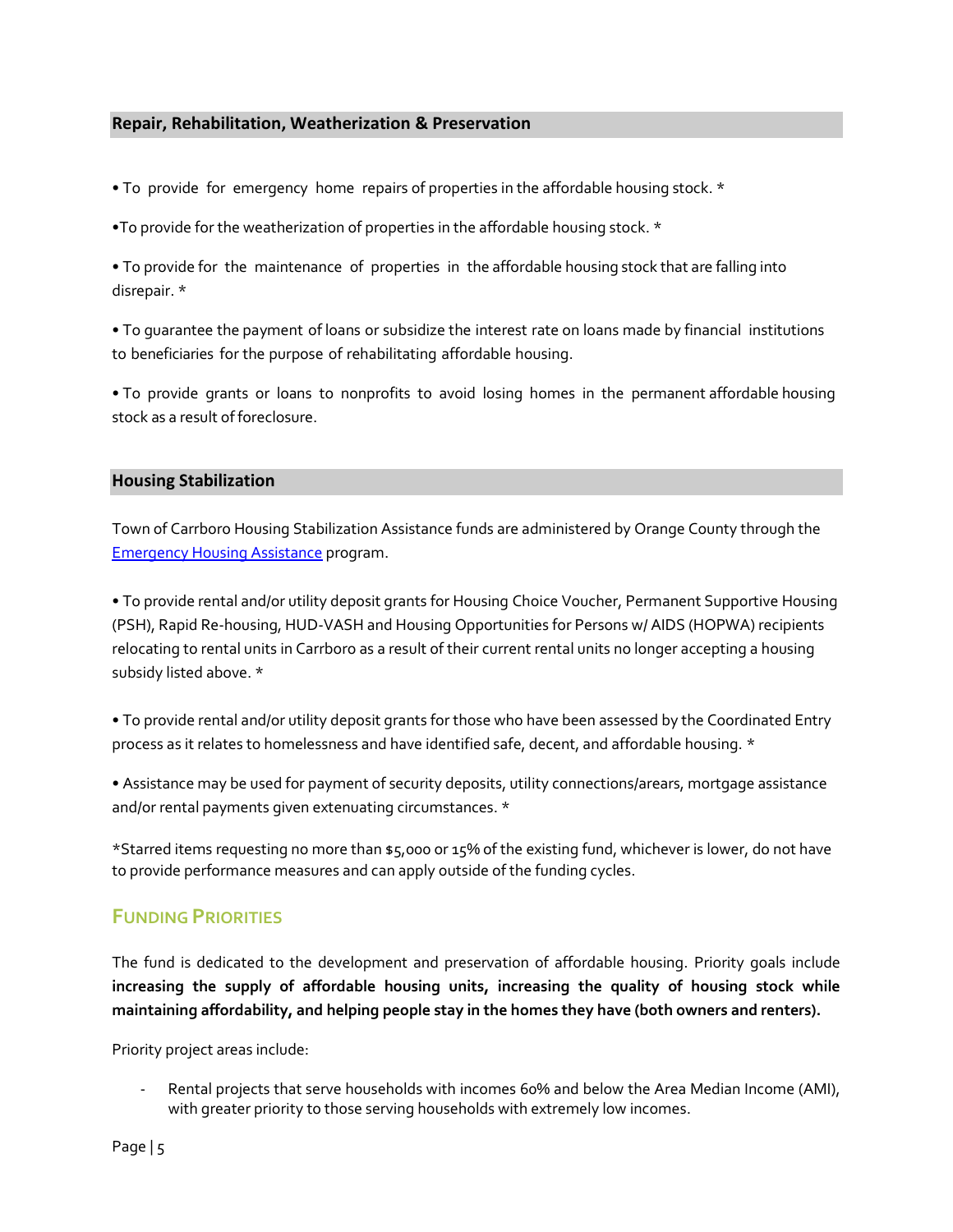- Homeownership projects that serve households with incomes 80% and below the AMI.

# **GENERAL APPLICATION INFORMATION AND PROCEDURES**

**Funding applications are accepted three times a year: October 1, January 1, and April 1.** Funding is based on the availability of funds. Only as many funding cycles will be completed as necessary to use the available funds. All application documents should be submitted electronically to **Anne-Marie Vanaman**. Applications are reviewed by the Affordable Housing Advisory Commission. The AHAC's recommendations for funding are then forwarded to the Town Council for final approval.

## **CHECKLIST OF REQUIRED DOCUMENTATION**

**Application:**

| Applicant and Project Overview<br>Section 1:                |  |
|-------------------------------------------------------------|--|
| <b>Project Description</b><br>Section 2:                    |  |
| Performance Measurements*<br>Section 3:                     |  |
| Project Budget and Pro-forma<br>Section 4:                  |  |
| Section 5:<br><b>Agency Description</b>                     |  |
| Disclosure of Potential Conflicts of Interest<br>Section 6: |  |

#### **Other Required Attachments:**

Please provide **one copy** of each of the following documents (once per year):



Current list of Board of Directors, including addresses, phone numbers, terms, and relevant affiliations

Current Bylaws and Articles of Incorporation

IRS tax determination letter [501(c)(3)] (if applicable)

Most recent independent audit (if applicable)

Applications may not be considered for the following reasons:

- 1. Project does not align with the eligibility criteria for these funding sources
- 2. Applicant has demonstrated poor past performance in carrying out projects or complying with funding guidelines
- 3. Applicant fails to provide required information
- 4. Incomplete or late applications

\*Starred items requesting no more than \$5,000 or 15% of the existing fund, whichever is lower, do not have to provide performance measures and can apply outside of the funding cycles.

**PLEASE CALL OR EMAIL ANNE-MARIE VANAMAN OR REBECCA BUZZARD WITH FUNDING QUESTIONS:**

**919-918-7321 OR** [amvanaman@townofcarrboro.org](mailto:amvanaman@townofcarrboro.org) **919-918-7438 OR** [rbuzzard@townofcarrboro.org](mailto:rbuzzard@townofcarrboro.org)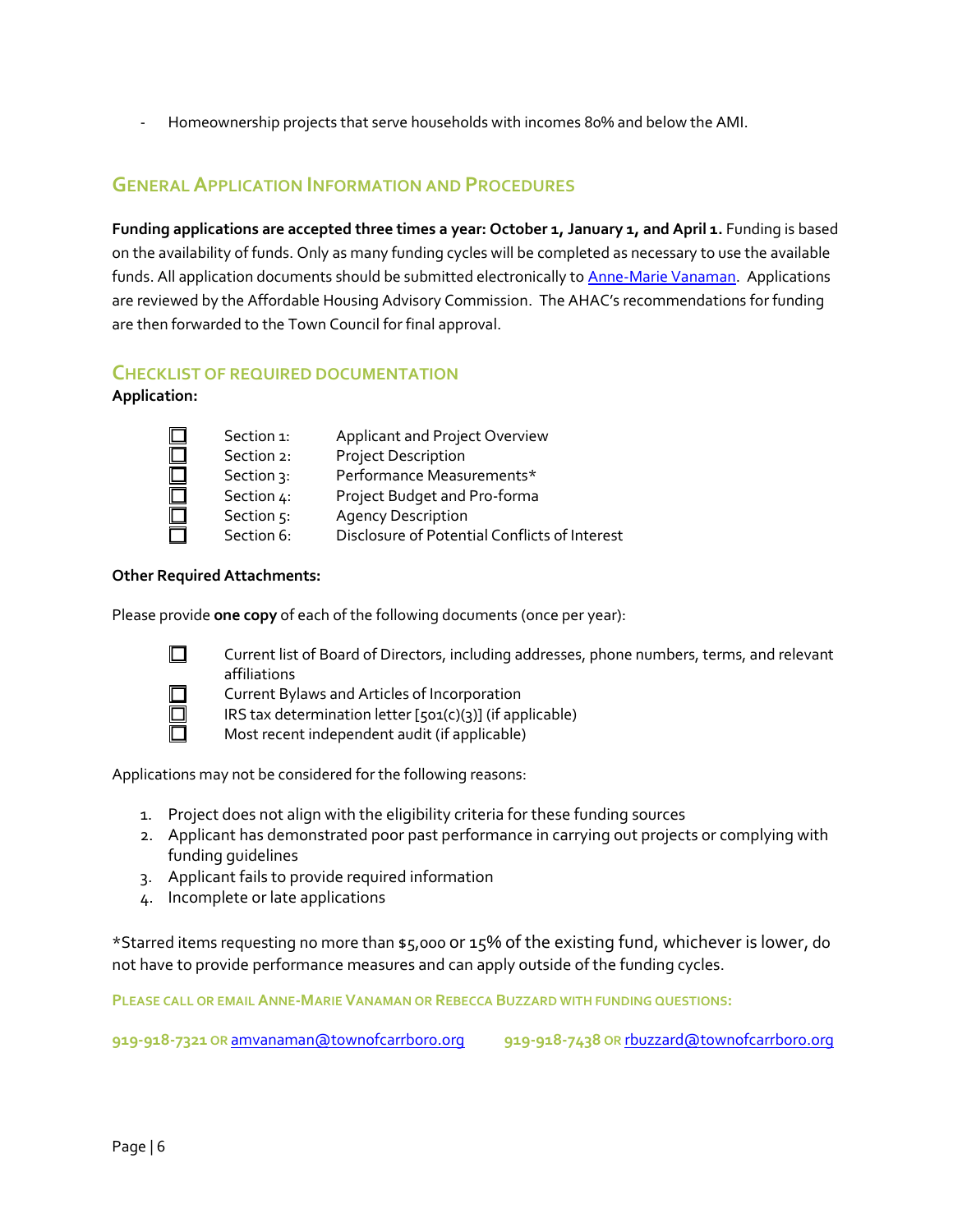# FUNDING APPLICATION

DATE:

# **Section 1: APPLICANT AND PROJECT OVERVIEW**

| A. Applicant Information                                                                         |
|--------------------------------------------------------------------------------------------------|
|                                                                                                  |
|                                                                                                  |
|                                                                                                  |
|                                                                                                  |
|                                                                                                  |
| <b>B. Project Information</b>                                                                    |
|                                                                                                  |
|                                                                                                  |
| Please specify which permitted use of funding is being requested (as listed in Section 2: B.1.): |

**To the best of my knowledge all information and data in this application are true and current. The document has been duly authorized by the governing board of the applicant.**

**Signature:** 

Executive Director or other Authorized Signatory **Executive Date**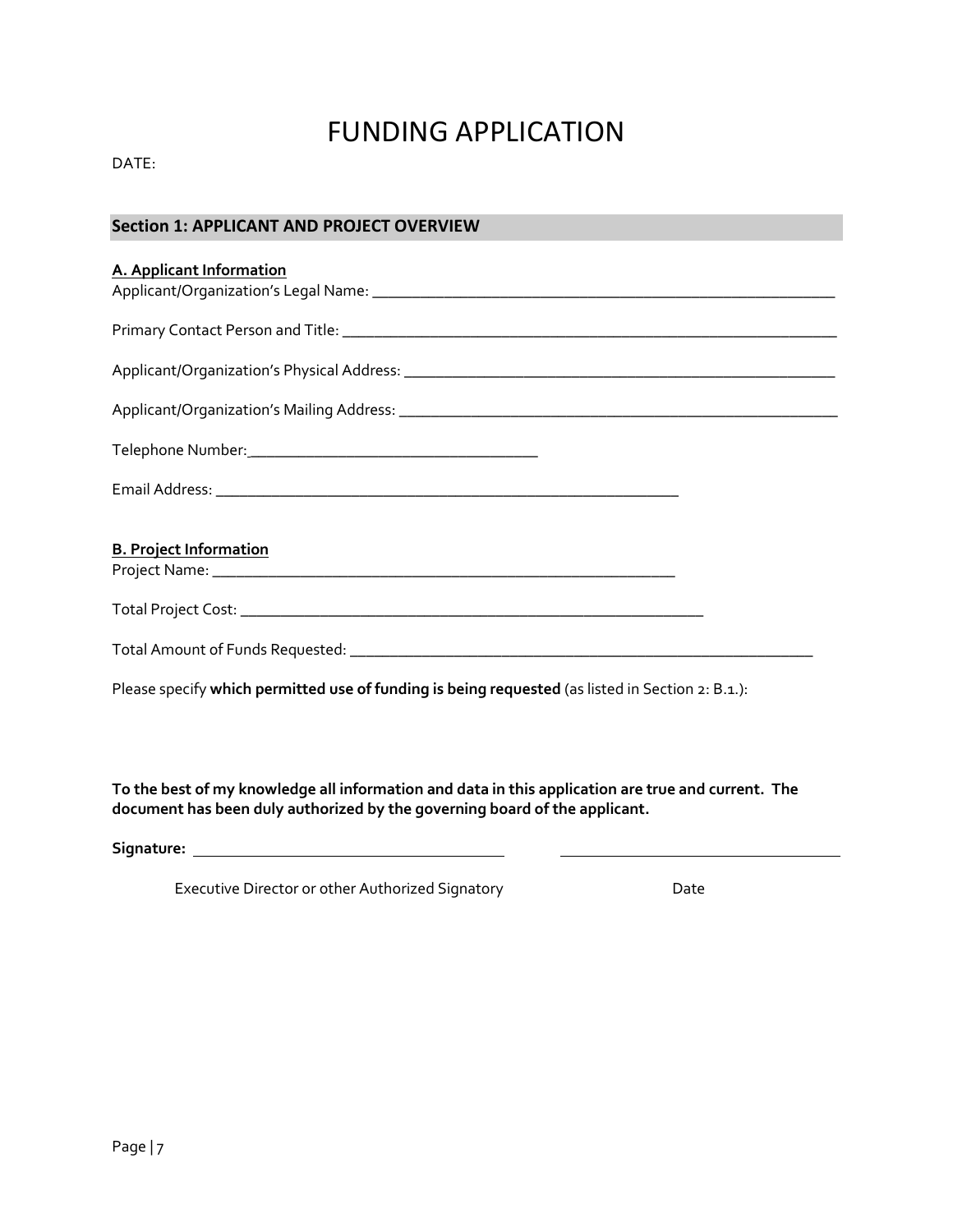## **Section 2: PROJECT DESCRIPTION**

*Please provide a thorough description of the project (by answering the "who," "what," "when," and "where" questions about your project). Do not assume the reader knows anything about the project.* 

#### **A. "Who"**

**1.** Who is the target population to be served and how will their needs be addressed through this project? If this is a repair or rehabilitation project, please address how the beneficiary meets eligibility requirements and provide substantiation, such as a deed, homeowner insurance policy statement, etc.

**2.** Please indicate the income of the beneficiaries (households) to be served through the proposed project. Please see **Attachment A** for the current income limits for the Durham-Chapel Hill MSA.

| <b>Income Group</b>  | <b>Number of Beneficiaries</b> | % of Total Beneficiaries |
|----------------------|--------------------------------|--------------------------|
| (Area Median Income) |                                |                          |
| $<$ 30% of AMI       |                                |                          |
| 31%-60% of AMI       |                                |                          |
| 61-80% of AMI        |                                |                          |
| 81-100% of AMI       |                                |                          |
| 101-115% of AMI      |                                |                          |
| <b>TOTAL</b>         |                                |                          |

| Income       | <b>Seniors</b> | Children | <b>Disability</b> | Asian | <b>Black</b> | Hisp./ | <b>Mixed</b> | Other | White |
|--------------|----------------|----------|-------------------|-------|--------------|--------|--------------|-------|-------|
| Group        | age62+         |          | Present           |       |              | Latinx | Race         |       |       |
|              |                |          |                   |       |              |        |              |       |       |
| <30%         |                |          |                   |       |              |        |              |       |       |
| of AMI       |                |          |                   |       |              |        |              |       |       |
| 31%-60%      |                |          |                   |       |              |        |              |       |       |
| of AMI       |                |          |                   |       |              |        |              |       |       |
| 61-80% of    |                |          |                   |       |              |        |              |       |       |
| AMI          |                |          |                   |       |              |        |              |       |       |
| 81-100%      |                |          |                   |       |              |        |              |       |       |
| of AMI       |                |          |                   |       |              |        |              |       |       |
| 101-115%     |                |          |                   |       |              |        |              |       |       |
| of AMI       |                |          |                   |       |              |        |              |       |       |
| <b>TOTAL</b> |                |          |                   |       |              |        |              |       |       |

**3. Project Staff.** Please provide names of staff, contractors, and/or volunteers that will be involved with the project. Describe their responsibilities with the project and track record in successful completion of similar projects in the past: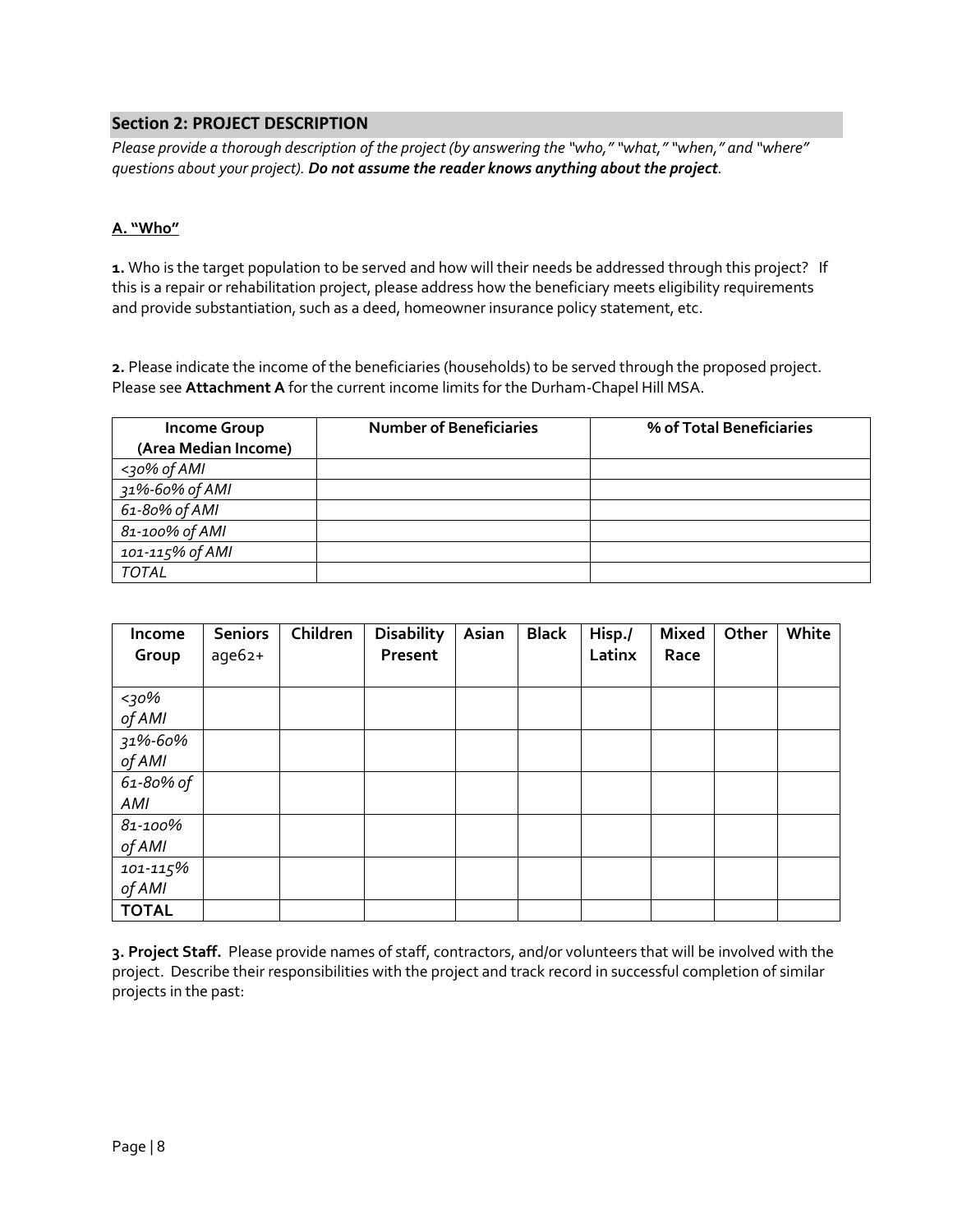#### **B. "What"**

**1. Type of Activity.** Please check the category under which your project falls.

 $\Box$  Acquisition  $\Box$  Pre-development costs  $\Box$  Rental subsidy  $\Box$  Ownership subsidy  $\Box$  New construction for homeownership  $\Box$  New construction for rental Rehabilitation for owner-occupied or rental (including urgent repairs - see \*)  $\Box$  Land banking  $\Box$  Grant to land trust  $\Box$  Foreclosure assistance  $\Box$  Other (specify):

*\*Starred items requesting* no more than \$5,000 or 15% of the existing fund, whichever is lower, *do not have to provide performance measures and can apply outside of the funding cycles.* 

**2. Project Description.** Please provide a general overview of your project, including what you are planning to produce, how the requested funds will be used and how you are planning to carry out the project. Include how your project meets the criteria of eligible uses.

#### **C. "Where"**

**1. Project Location.** Please be as specific as possible.

**2. Project Size (if applicable).** Please provide the size of development site: \_\_\_\_\_\_\_\_\_\_\_\_acres

Please attach the following:



 $\Box$  Site map showing lot boundaries, locations of structure(s), and other site features General location map (at least  $\frac{1}{2}$  mile radius)

#### **D. "When"**

 Attach a **detailed** timetable showing when each work task will be completed (e.g., planning; obtaining financial commitments; design; environmental review; bidding; loan closing; key milestones in construction; marketing; final inspection; occupancy; etc.)

#### **E. Project Details**

If the questions below are not applicable or the requested information is not currently available, please insert N/A.

#### **1. Property Acquisition.**

**a.** Has your agency acquired real property in order to carry out the project, or is property acquisition planned? \_\_\_\_\_\_\_\_\_\_\_\_\_\_\_\_\_\_\_\_\_\_\_\_\_\_\_\_\_\_\_\_\_\_\_\_\_\_\_\_\_\_\_\_\_\_\_\_\_\_\_\_\_\_\_\_\_\_\_\_\_\_\_\_\_\_\_\_\_\_\_\_\_\_\_\_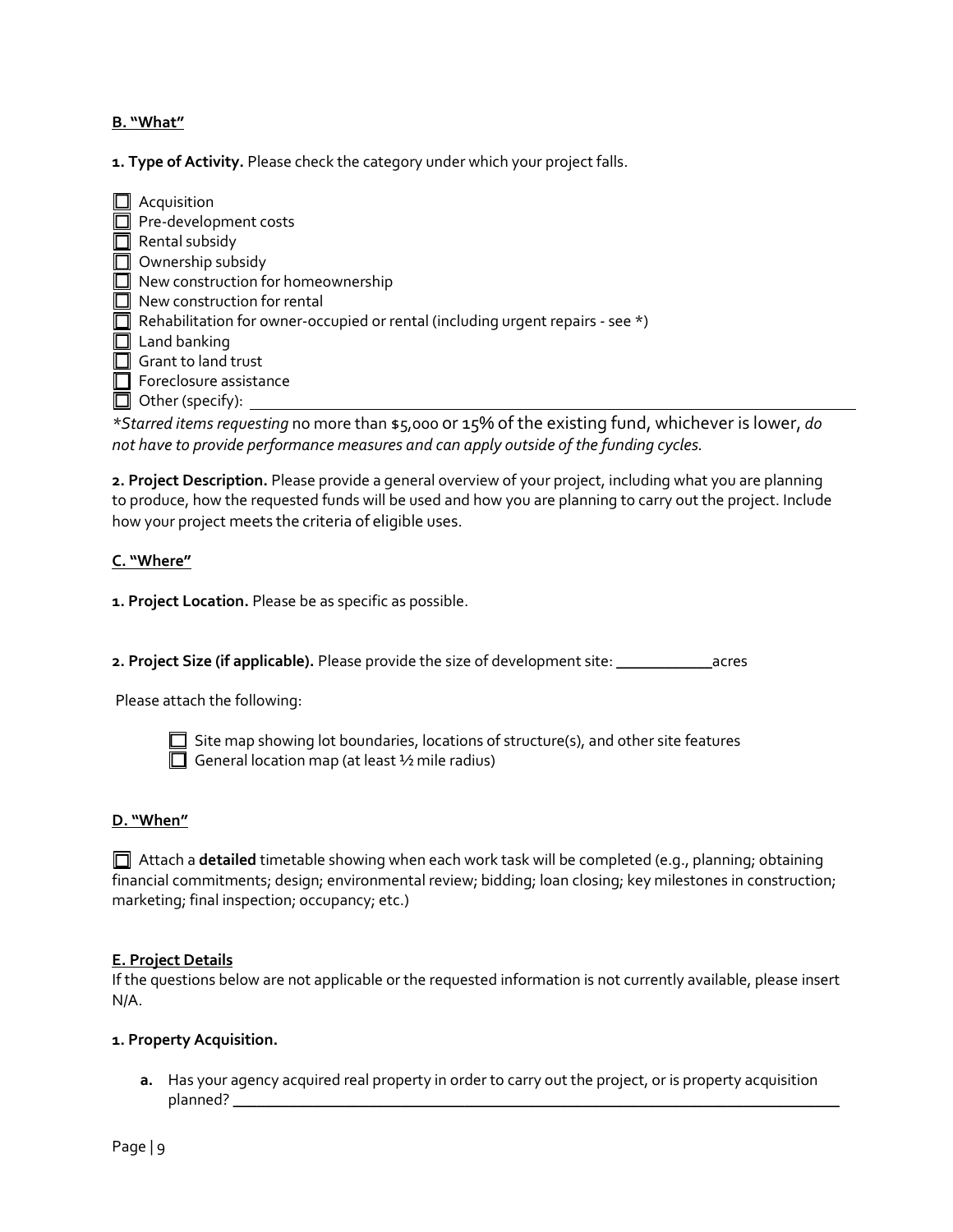- **b.** Is the property currently occupied? If so, attach a description of your plan to relocate.
- **c.** Please attach an appraisal of the property.

#### **2. Construction/Rehabilitation Detail.**

- **a.** How many units will be newly constructed?
- **b.** How many units will be rehabilitated?
- **c.** What is the square footage of each unit?
- **d.** What is the number of bedrooms in each unit?
- **e.** What is the number of bathrooms in each unit?
- **f.** How many units will have full ADA accessibility?
- **g.** Is the proposed project located in Carrboro Town limits, ETJ, or transitional area?
- **h.** Please attach the following:
	- $\Box$  Floor plan(s)
	- $\Box$  Elevation(s)
	- □ List of Energy Efficiency measures included in the project (if applicable)  $\Box$  List of Universal Design principles included in the project (if applicable)
	-

## **3. Design, Affordability, Marketing, and Supportive Services.**

- **a.** Describe any methods to ensure long-term affordability of housing units, including subsidy recapture, equity sharing, deed restrictions, etc.:
- **b.** What are the proposed rents (including utility costs) or sales prices for completed units?
- **c.** Explain your agency's process for marketing to ensure an adequate pool of income-eligible renters to buyers:
- **d.** Describe the use of **energy efficient principles**, universal design, and/or materials with extended life span.
- **e.** What supportive services, if any, will be provided through this project?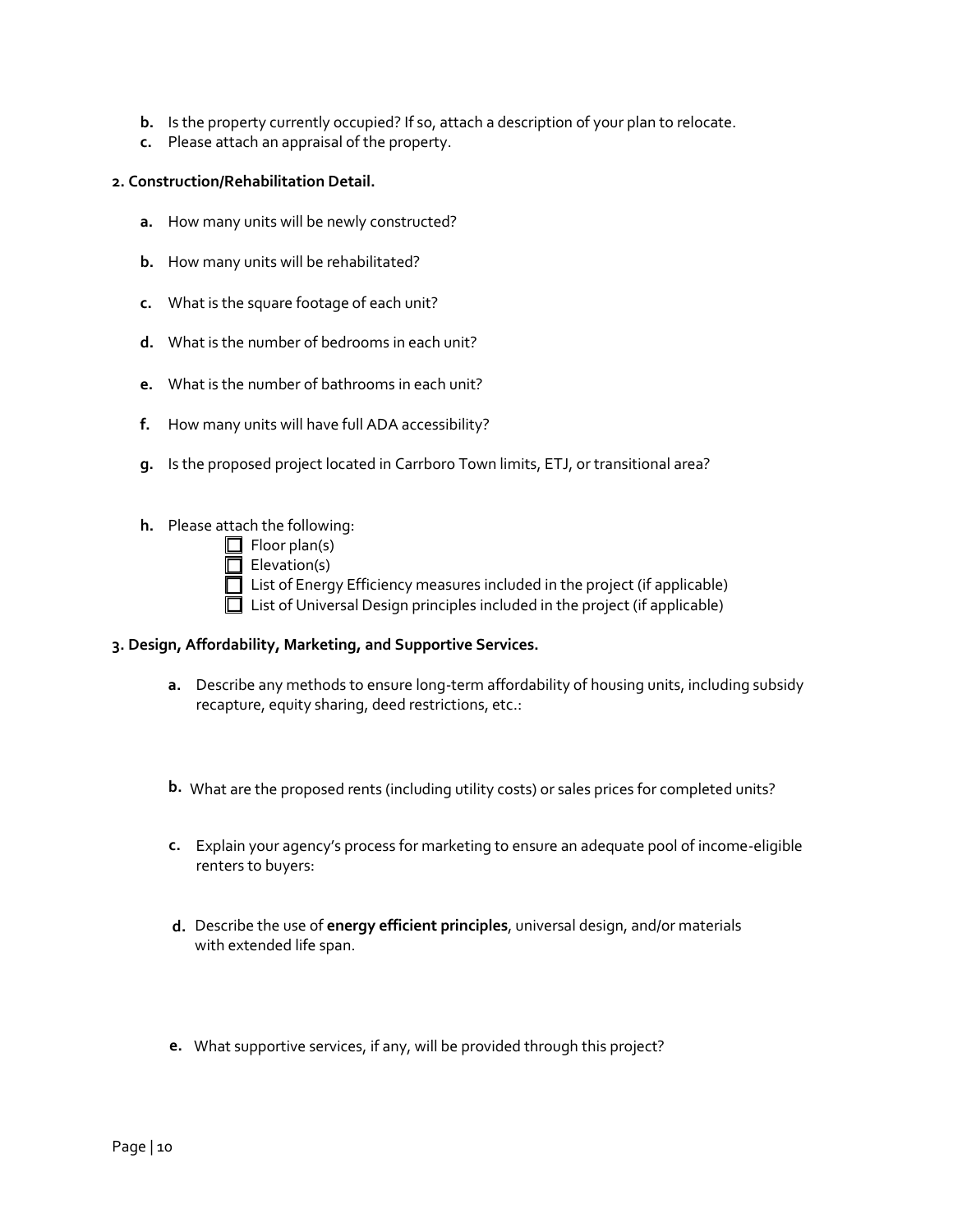# **Section 3: PERFORMANCE MEASUREMENTS**

#### **A. Goals and Objectives**

*Please complete the following chart with information about the project's goals and objectives.* 

| Goal/Objective                                                 | <b>Measurement</b>                                                                          |
|----------------------------------------------------------------|---------------------------------------------------------------------------------------------|
| Ex: Provide housing for low- to moderate-income<br>households. | Ex: By 2020, build ten units that are affordable to<br>households earning less than 80%AMI. |
|                                                                |                                                                                             |
|                                                                |                                                                                             |
|                                                                |                                                                                             |

#### **B. Alignment with Town Goals and adopted affordable housing strategies.**

Please explain how the proposed project aligns with the Town Council Goals and adopted affordable housing strategies.

#### **Section 4: PROJECT BUDGET AND PRO-FORMA**

#### **A. Project Budget**

 Attach a **detailed project budget** in Excel format showing all sources and uses of funds. Indicate which funds are committed or pending and include the % of committed funds toward this project. Attach funding commitment letters where available or copies of funding applications previously submitted.

 $\Box$  Has an appraisal been conducted? If so, please attach.

#### **B. Terms of Project Funding**

Please specify the type of funding request for which you are applying:

□ Grant □ Loan

#### **C. Pro-forma (for rental property only)**

 $\Box$  If you are developing a property for rent, please attach a 20-year pro-forma showing estimated income, expenses, net operating income, debt service, and cash flow.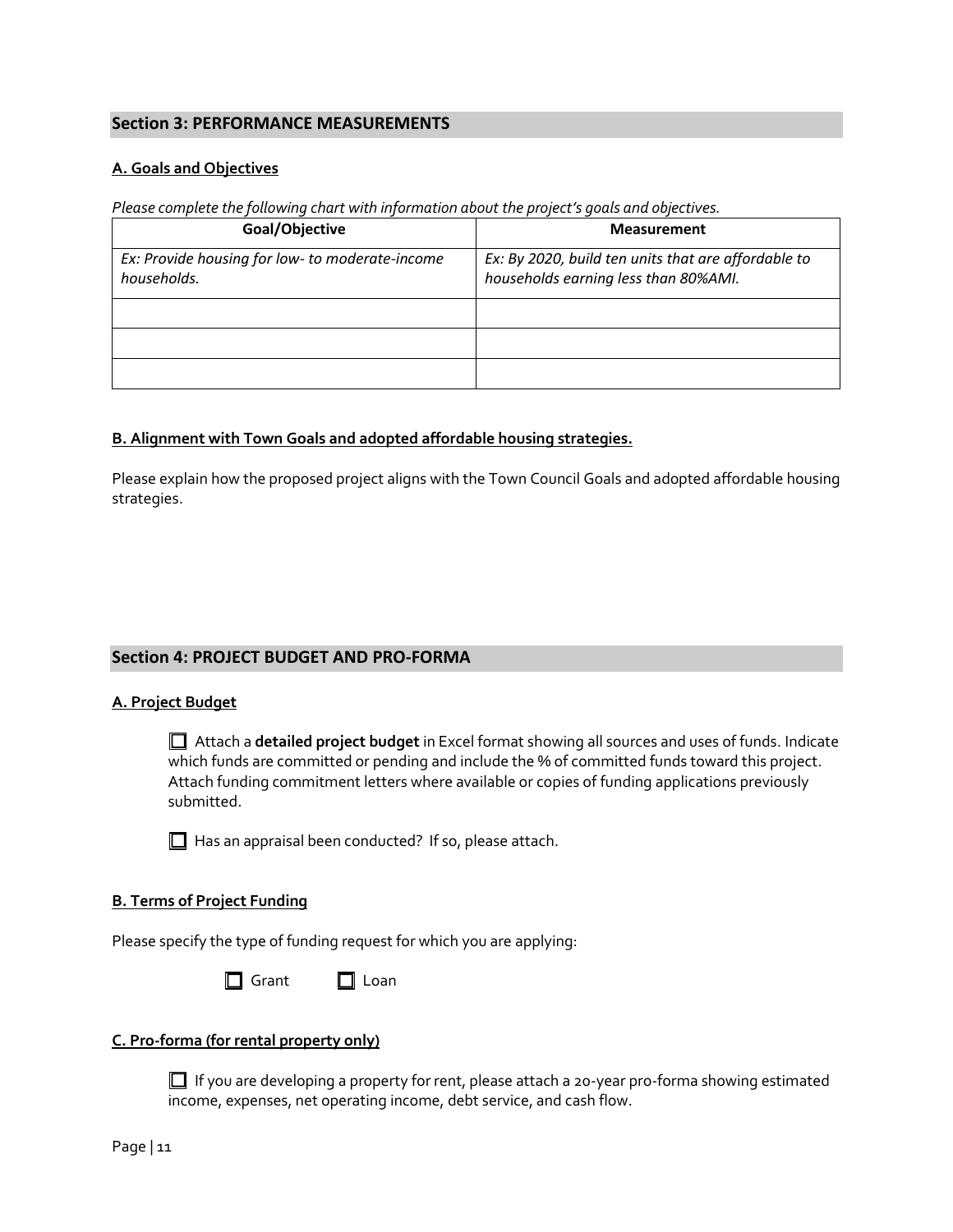### **Section 5: ORGANIZATION DESCRIPTION**

If you have already provided this information on a previous application in the current fiscal year, you do not need to provide this information again.

#### **A. Organization**

What is your organization's . . .

- 1. Mission statement?
- 2. Incorporation date (Month and Year)?
- 3. Estimated Total Agency Budget for this fiscal year? \$
- 4. Total number of agency staff (full time equivalents):

#### **B. Organization Track Record and Community Support**

Please describe your organization's experience and ability to carry out the proposed project, including:

- 1. Evidence of coordination of this application with other organizations to complement and/or support the proposed project
- 2. Involvement of intended beneficiaries of the project in the planning process
- 3. Past achievements in carrying out similar projects and evidence of successful record of meeting proposed budgets and timetables
- 4. Collaborative relationships with other agencies
- 5. Plans to develop linkages with other programs and projects to coordinate activities so solutions are holistic and comprehensive  $\overline{1}$
- 6. Any other features relating to organization capacity that you consider relevant, (i.e. property management experience, including accepting Section 8 Vouchers, etc.).